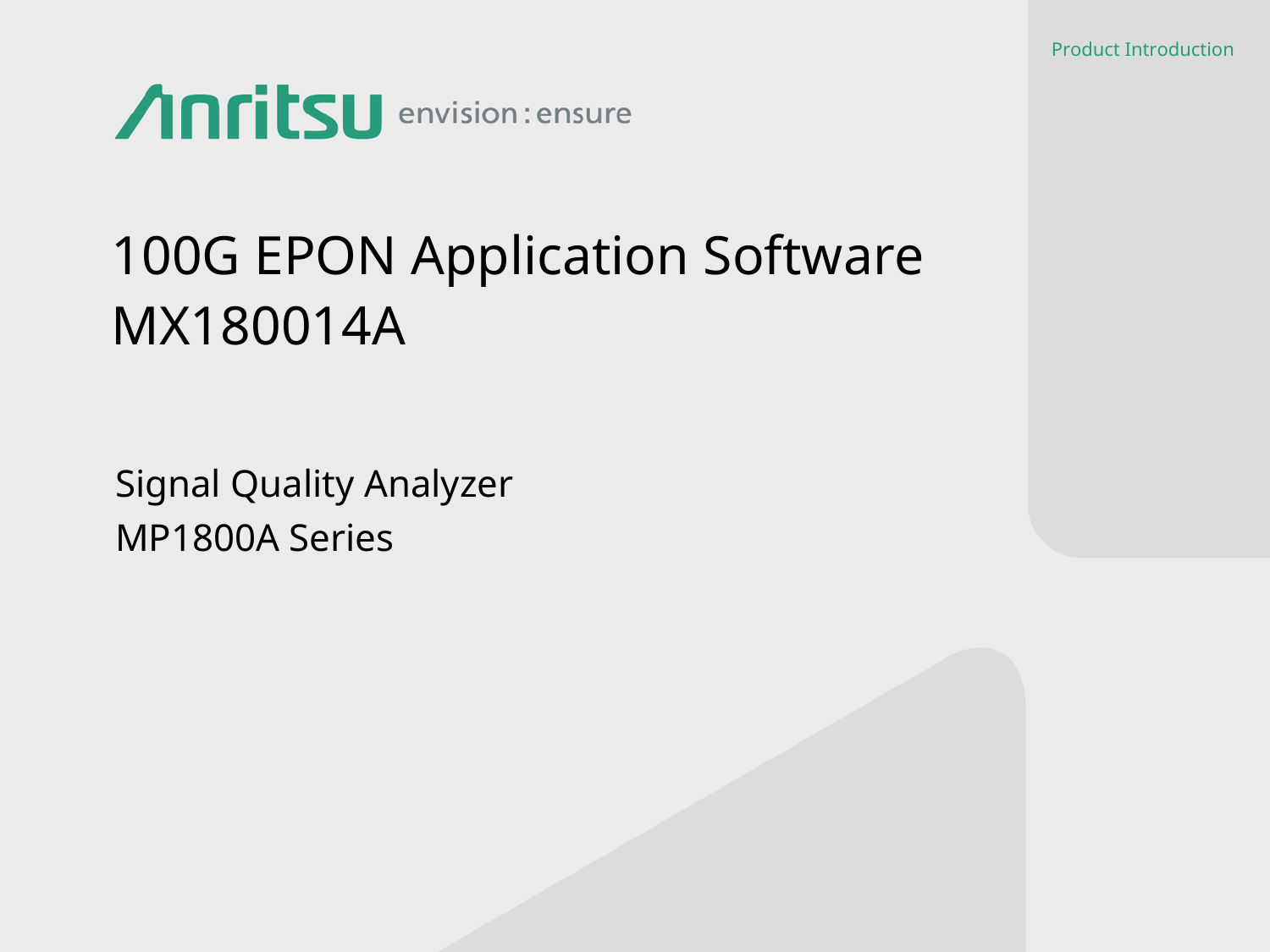#### Introduction

Optical Access networks are transitioning to 10 Gbit/s Passive Optical Network (PON) technology to support recent rapid increases in data traffic. However, standardization of specifications for next-generation PON has started and implementation of wavelength multiplexing and higher bit rates is still under discussion.

The Signal Quality Analyzer MP1800A series has supported ONU/OLT test solutions for PON at speeds up to 10 Gbit/s, but adding this 100G EPON application software MX180014A supporting both 25 Gbit/s Upstream Burst tests and multi-channel BER measurements now helps the MP1800A series play a key role in shortening development and production times for next-generation 25/100G PON solutions.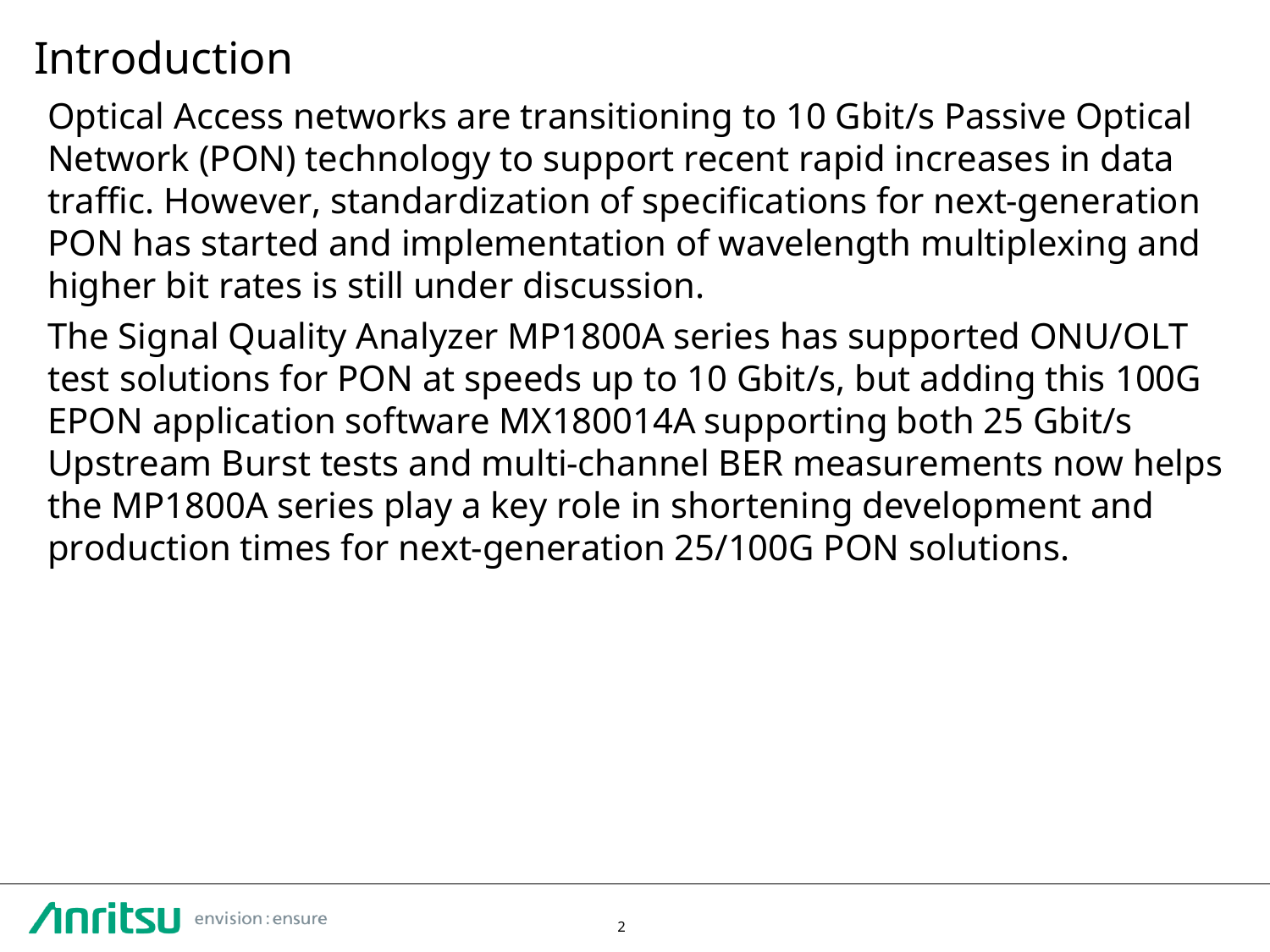# PON Standard Trends and MP1800A PON Solution

Anritsu has application software for every PON standard to support R&D of PON products.



The 100G-EPON standard is under discussion for standardization in April 2019 as IEEE802.3 ca; the MX180014A supports the Upstream Burst tests and multichannel BER measurements in this standard.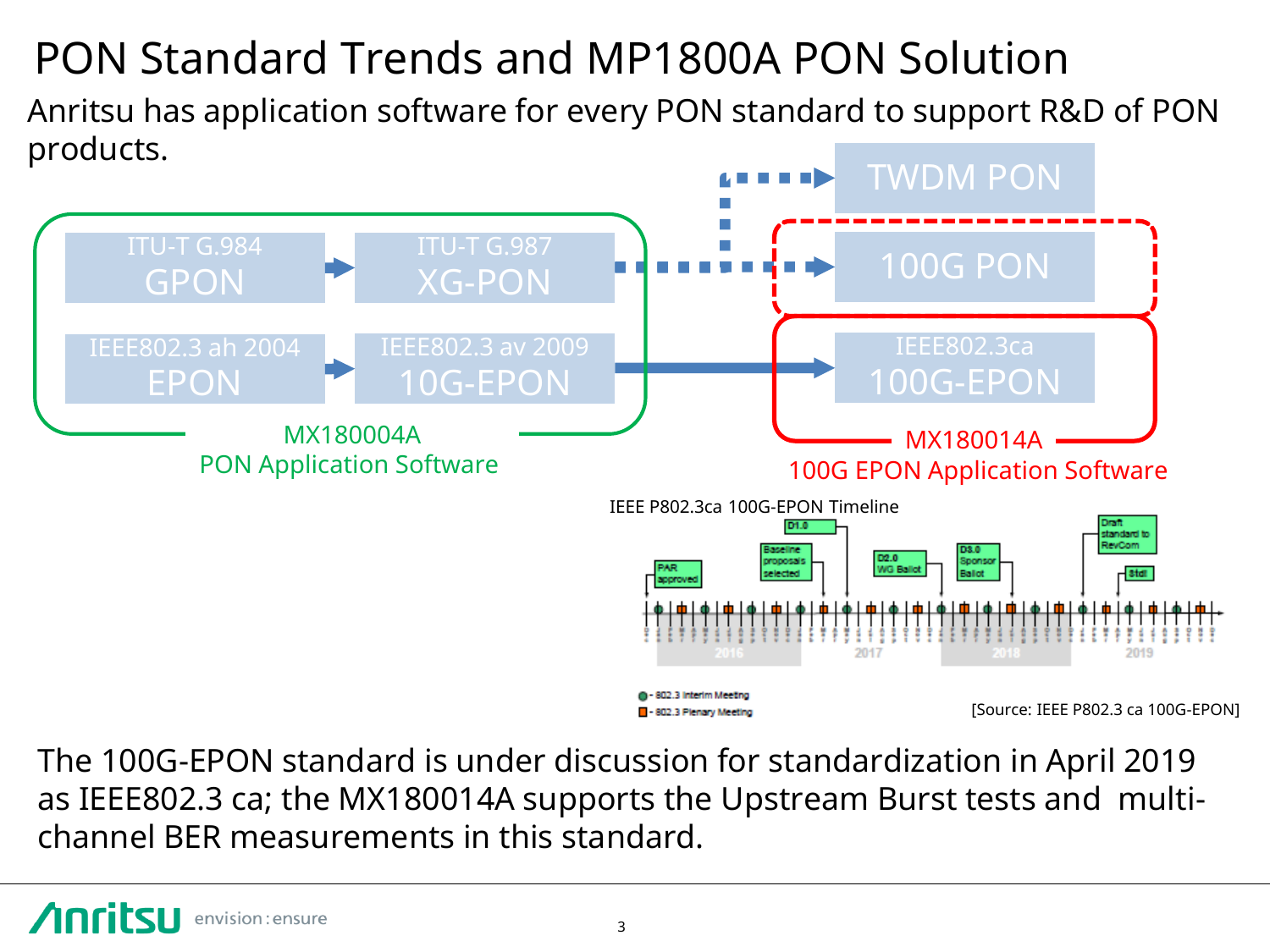# 100G-EPON Application Software MX180014A Features

- Supports 100G-EPON
- All-in-one Upstream and Downstream testing
- Easy multi-channel sync and timing/skew adjustment
- High reproducibility BER measurement using high-quality output waveform and high input sensitivity (10 mV (typ.)
- Background pattern insertion function (inserts pattern into non-Burst signal part)

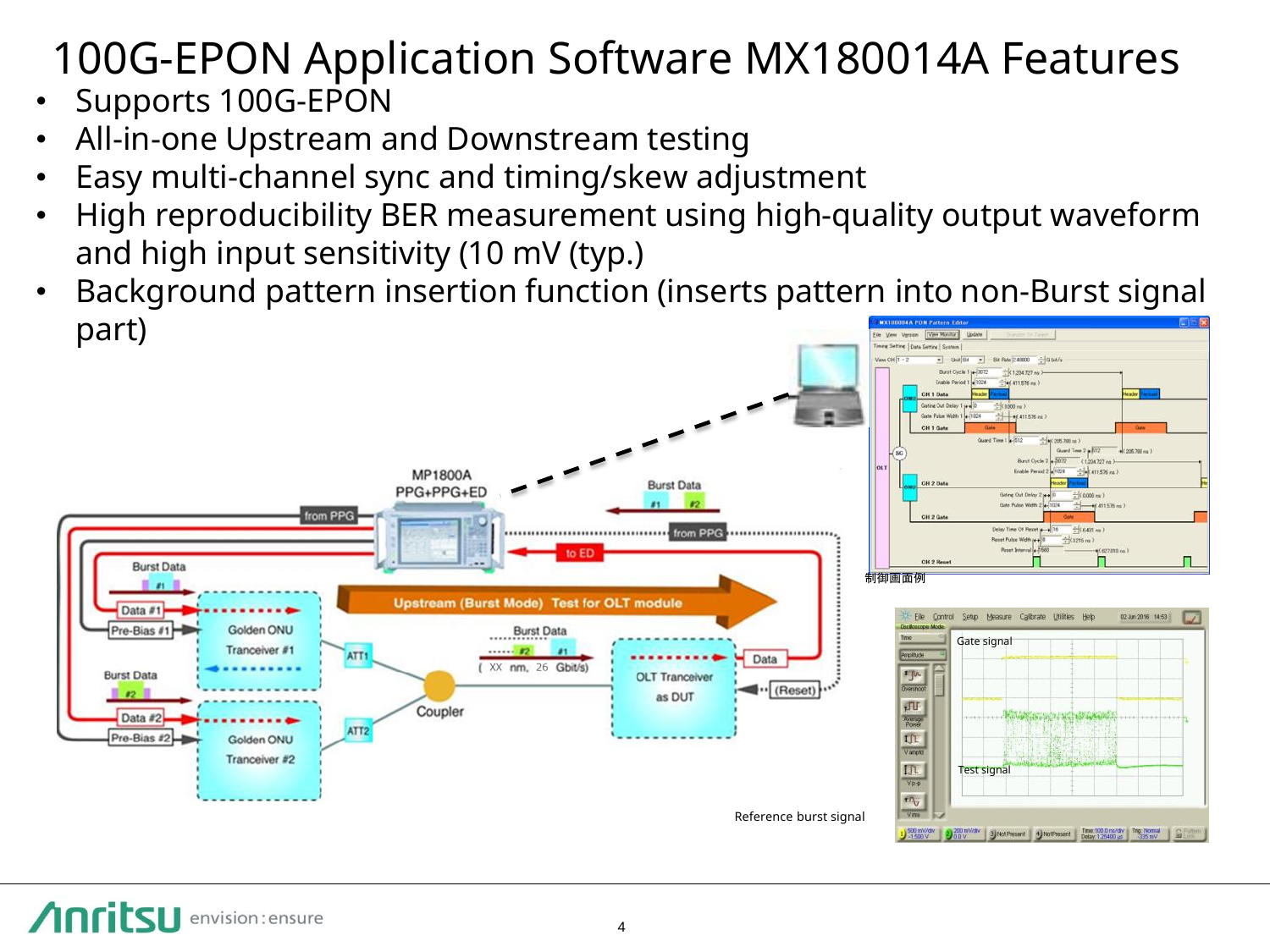#### All-in-One 100G-EPON Tests

- All-in-one Upstream and Downstream tests
	- $\Box$  Shortens test procedure since one unit can perform both upstream and downstream tests
- Multi-channel Sync and Skew Adjustment Function
	- Multi-channel function and high-quality BERT function shorten measurement time and increase test efficiency

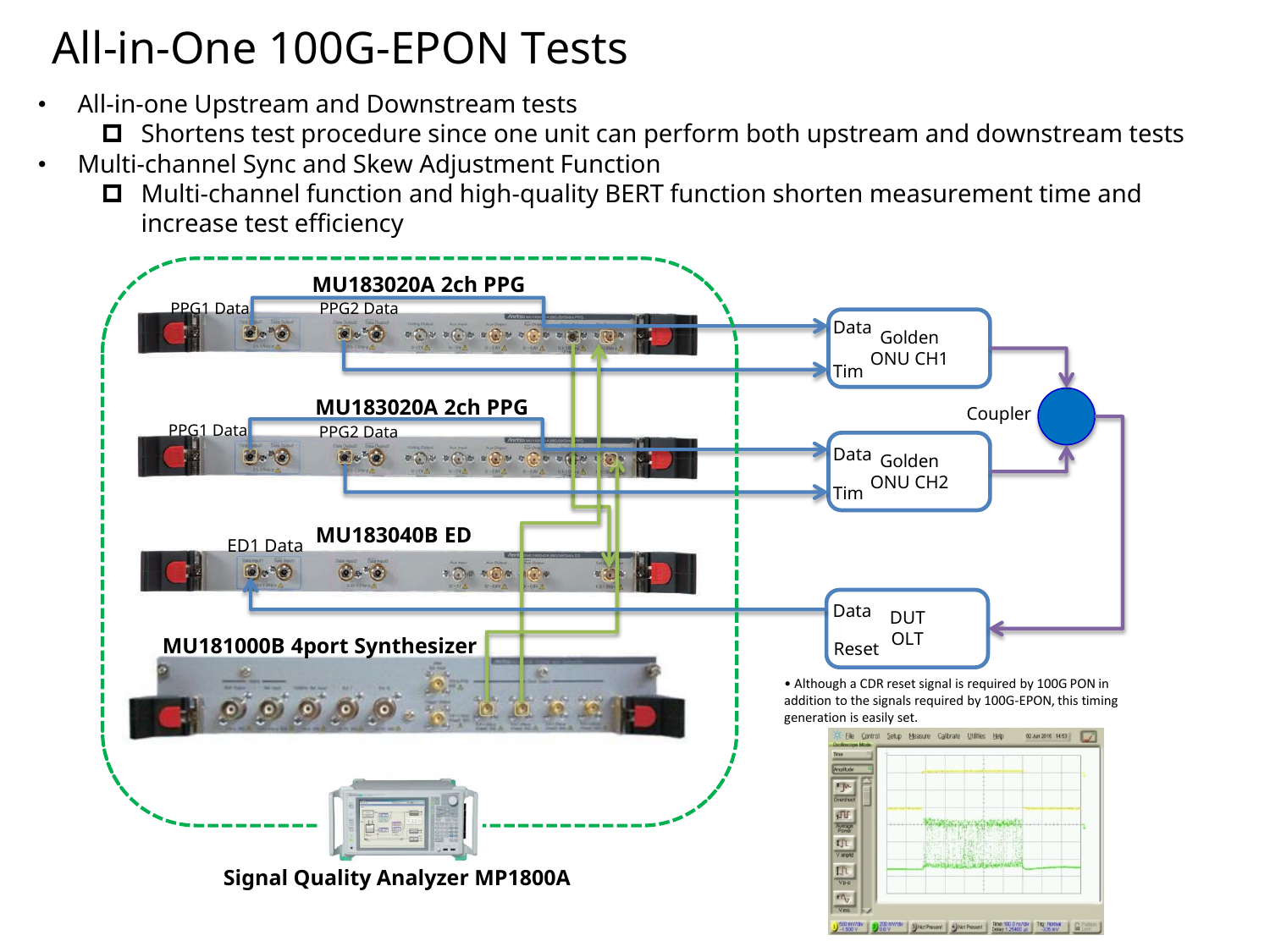### Setting Patterns using MX180014A

- Background Pattern Insertion Function (inserts pattern into non-burst signal part)
	- $\Box$  Used at clock recovery unit tolerance test
	- $\Box$  Helps assure accurate DUT margin tests at replay under actual usage conditions
	- $\Box$  Supports fast fault troubleshooting in combination with ED

| <b>Item</b>              | <b>Setting Range</b>                                         |
|--------------------------|--------------------------------------------------------------|
| <b>Number of Packets</b> | 1 to 32,768<br>1 packet steps                                |
| Preamble                 | ALLO, ALL1, 1010, DATA Length: 0 to 20,000<br>1 bit steps    |
| Frame                    | Length: 0 to 20,000<br>1 bit steps                           |
| Payload                  | PRBS7, 9, 10, 11, 15, 20, 23, 31 ALLO, ALL1, DATA, User File |
| <b>Function</b>          | Scramble, 8B/10B Encode                                      |

| 100G EPON Application Software                                                                                                                                  |                                                                                                                                                                                           |                                           | $\mathbf{x}$<br><u>— 0</u>                                                                                                                                                           |
|-----------------------------------------------------------------------------------------------------------------------------------------------------------------|-------------------------------------------------------------------------------------------------------------------------------------------------------------------------------------------|-------------------------------------------|--------------------------------------------------------------------------------------------------------------------------------------------------------------------------------------|
| File Help                                                                                                                                                       | View Monitor<br>Update                                                                                                                                                                    | Transfer To Target                        |                                                                                                                                                                                      |
| Timing Setting Data Setting System                                                                                                                              |                                                                                                                                                                                           |                                           |                                                                                                                                                                                      |
| CH <sub>1</sub><br>Test Pattern-Data<br>Number Of Packets<br>18<br>$\div$<br>Encode-<br>G None<br>$C$ 8B/10B<br>Scramble-<br>$\Gamma$ Scramble<br>Packet Datas- | $\boxed{\bullet}$ - Unit Bit<br><b>Enable Period</b><br>$-512$<br>Preamble Length<br>클<br>$\overline{\phantom{a}}$ 0<br>Pattern<br>1010<br>$\vert \cdot \vert$<br>Preamble<br>Data Enable | Frame Length<br>클<br>-10<br>Frame<br>Edit | BackGround<br>Data Length Data Pattern<br>Data<br>$E$ dit<br>DATA<br>55<br> 8 <br>Payload Length<br>$+ - 512$<br>Pattern<br>$PRBS31 -$<br>Payload<br>Measurement Condition<br>Format |
| Select All                                                                                                                                                      | Enable<br>Disable                                                                                                                                                                         | Paste<br>Copy                             | <b>▽</b> Preamble <b>▽</b> Frame <b>▽</b> Payload<br>Edit<br><b>HEX</b><br>$\blacktriangledown$                                                                                      |
| Packet No Enable Preamble Data                                                                                                                                  |                                                                                                                                                                                           | Frame Data                                | PayLoad Data                                                                                                                                                                         |
| ⊽<br>1                                                                                                                                                          | 1010                                                                                                                                                                                      |                                           | PRRS7                                                                                                                                                                                |
| $\overline{2}$<br>⊽                                                                                                                                             | 1010                                                                                                                                                                                      |                                           | IFBE7AE1BA62B05E3B64A4272D119AA03F7CF5C3                                                                                                                                             |
| $\overline{\mathbf{3}}$<br>⊽                                                                                                                                    | 1010                                                                                                                                                                                      |                                           | PRBS10                                                                                                                                                                               |
| 4<br>⊽                                                                                                                                                          | 1010                                                                                                                                                                                      |                                           | PRBS23                                                                                                                                                                               |
| $\overline{5}$                                                                                                                                                  | 1010                                                                                                                                                                                      |                                           | <b>PRBS31</b>                                                                                                                                                                        |
| <sub>6</sub><br>⊽                                                                                                                                               | 1010                                                                                                                                                                                      |                                           | PRBS31                                                                                                                                                                               |
| 7                                                                                                                                                               | 1010                                                                                                                                                                                      |                                           | PRBS7                                                                                                                                                                                |
| $\bf{8}$<br>$\overline{\mathbf{v}}$                                                                                                                             | 1010                                                                                                                                                                                      |                                           | <b>PRBS7</b>                                                                                                                                                                         |
|                                                                                                                                                                 |                                                                                                                                                                                           |                                           |                                                                                                                                                                                      |

[Upper and lower limits for usable functions change with settings]

--Data Setting Tab--

The Data signal structure and pattern are set at this screen.

The set pattern 8B/10B Encode and Scramble ON/OFF are also set at this screen.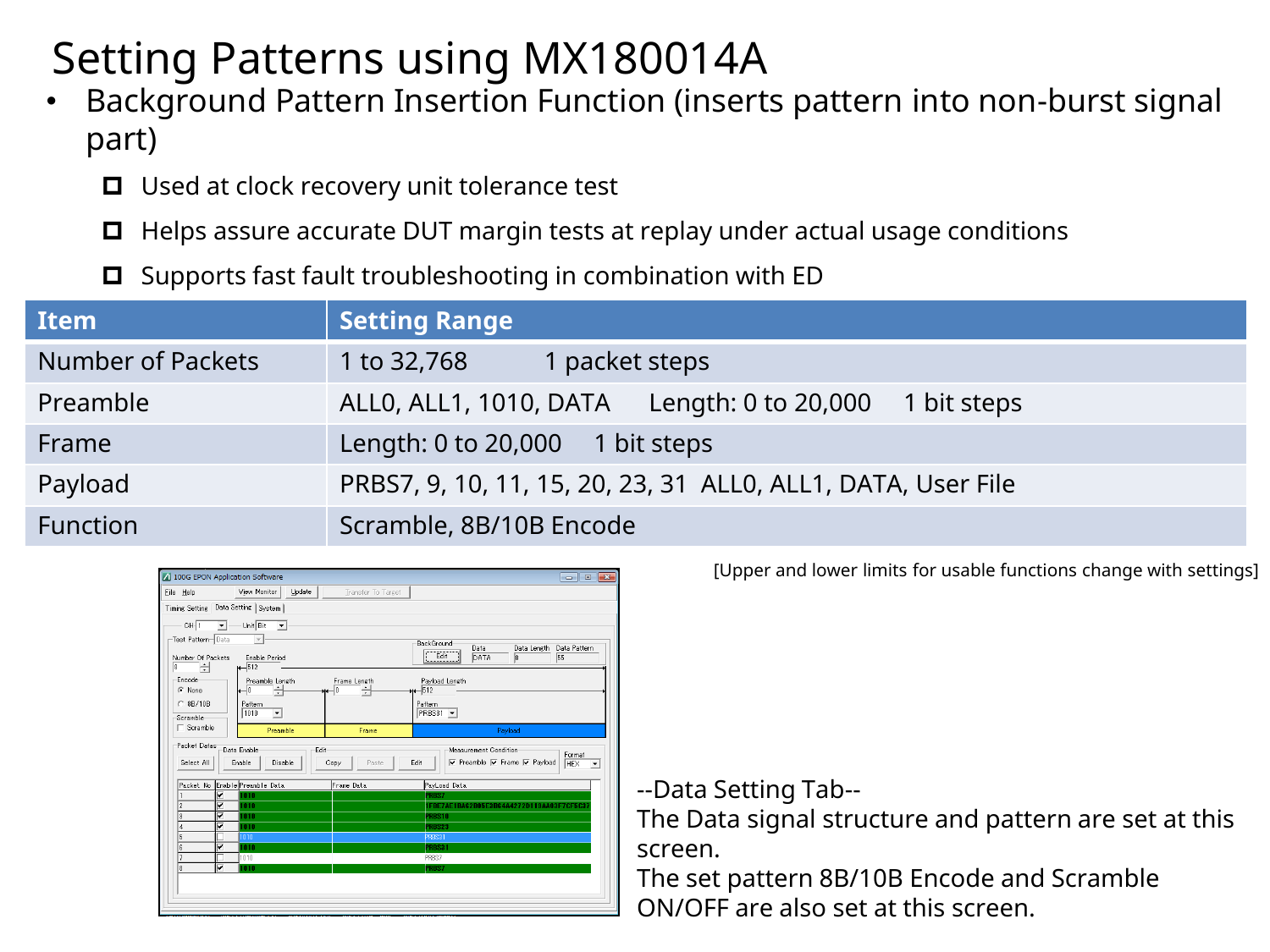#### Burst Signal Test Pattern Length and Timing Control

- 2ch Test Signal Pattern Length and Timing Setting
	- $\Box$  Easy operation using intuitive interface
	- □ Quick settings for PON measurement shorten evaluation time and assure high test efficiency

| <b>Item</b>              | <b>Setting Range</b> |               |  |
|--------------------------|----------------------|---------------|--|
| <b>Burst Cycle</b>       | 1,536 to 268,435,456 | 256 bit steps |  |
| <b>Enable Period</b>     | 512 to 16,777,216    | 1 bit steps   |  |
| <b>Gating Out Delay</b>  | $-8,192$ to 8,192    | 8-bit steps   |  |
| <b>Gate Pulse Width</b>  | 0 to 268,435,328     | 1 bit steps   |  |
| <b>Guard Time</b>        | 0 to 8,192           | 1 bit steps   |  |
| <b>Reset Delay Time</b>  | $-8,192$ to 8,192    | 1 bit steps   |  |
| <b>Reset Pulse Width</b> | 0 to 8,192           | 1 bit steps   |  |



[Upper and lower limits change with settings]

--Timing Setting Tab--

 The timing of the Data and Gate signals output from the PPG is set at this screen.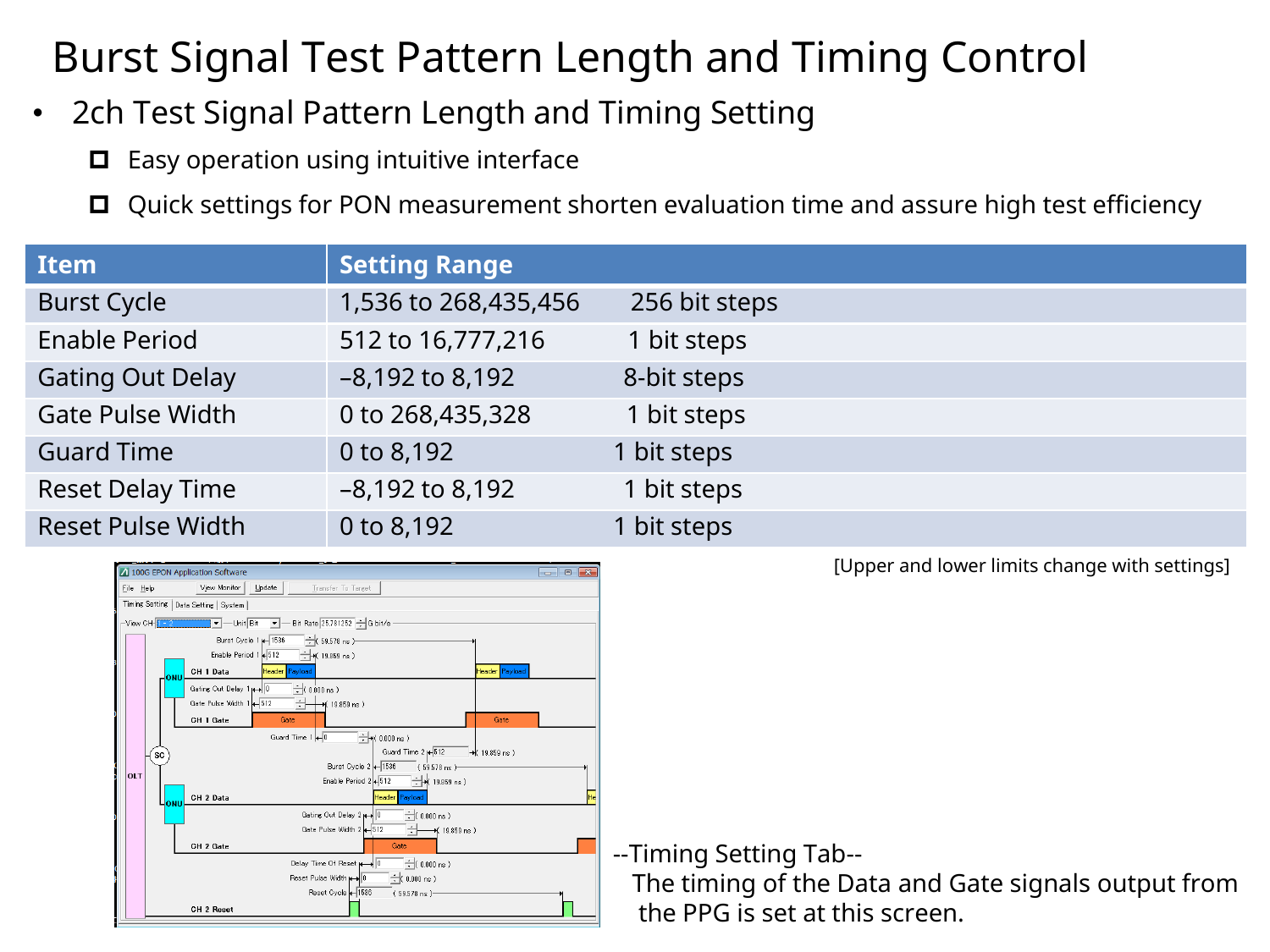### Typical 100G-EPON Measurement Configuration

| <b>Model</b>   | <b>Name</b>                       | <b>Options</b>     | Qty |
|----------------|-----------------------------------|--------------------|-----|
| <b>MP1800A</b> | <b>Signal Quality Analyzer</b>    | 002, 007, 015, 032 |     |
| MU181000B      | 12.5GHz 4port Synthesizer         |                    |     |
| MU183020A      | 28G/32G bit/s PPG                 | 022, 031           |     |
| MU183040B      | 28G/32G bit/s High Sensitivity ED | 010                |     |
| MX180014A      | 100G EPON Application Software    |                    |     |

#### <Other Controlled Instruments>

| <b>Model</b> | <b>Name</b>                           |
|--------------|---------------------------------------|
| MU183021A    | 28G/32G bit/s 4ch PPG                 |
| MU183041B    | 28G/32G bit/s 4ch High Sensitivity ED |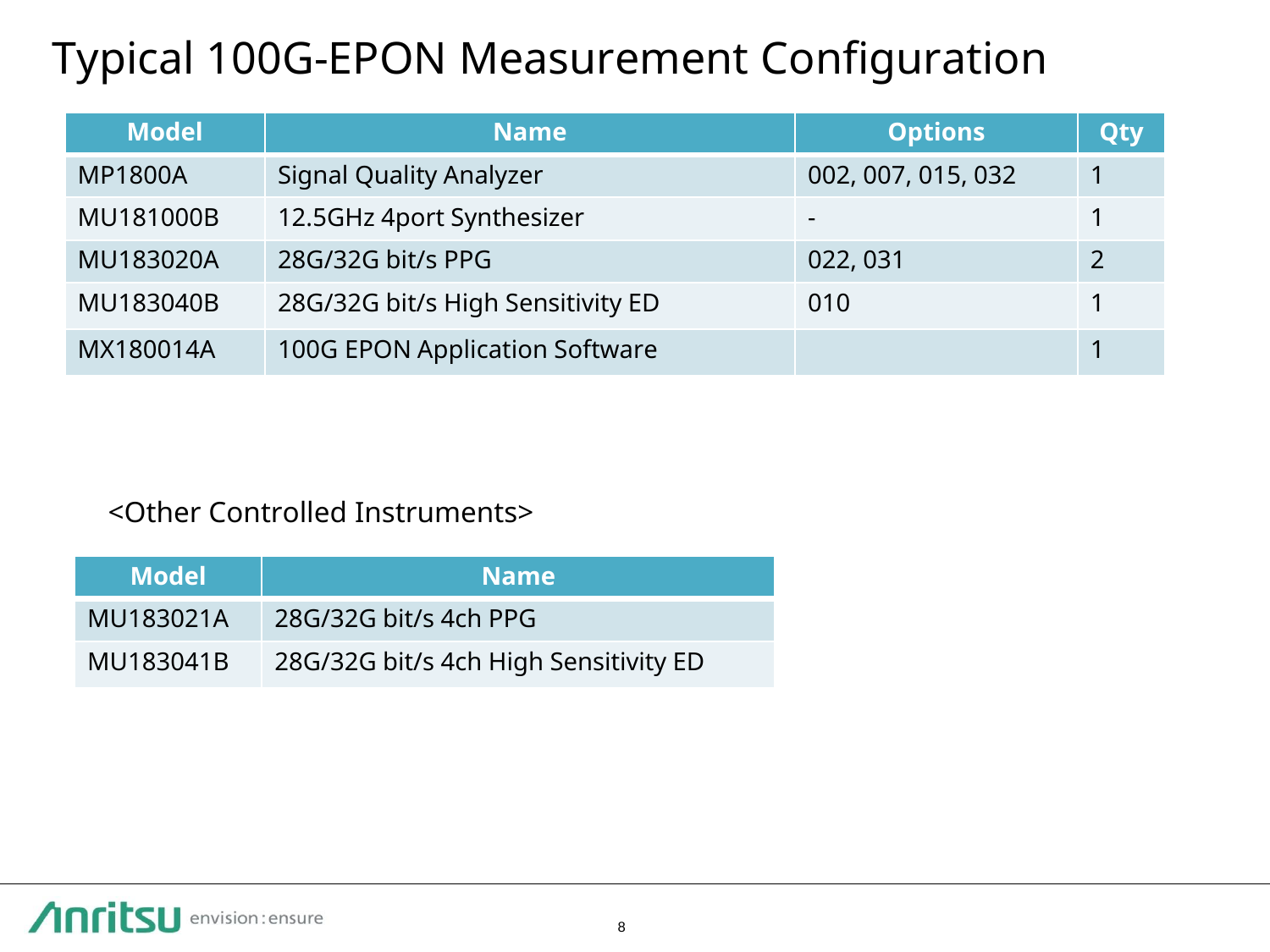#### Assured Operation Environment

In addition to using the MX180014A application software with the MP1800A, it can be installed in a PC to implement remote control over Ethernet.

| <b>Item</b>      | <b>Specification</b>                                                   |
|------------------|------------------------------------------------------------------------|
| <b>OS</b>        | Windows 7 Professional/Enterprise/Ultimate English or Japanese version |
| <b>CPU</b>       | 1 GHz or faster (32 bit version)                                       |
|                  | 2 GHz or faster (64 bit version)                                       |
| Memory           | 1 GB minimum                                                           |
| <b>Hard Disk</b> | 2 GB or more of free space                                             |
| Remote Interface | Ethernet (10BASE-T, 100BASE-TX)                                        |
| Display          | $800 \times 600$ or better resolution, 32 bit color                    |